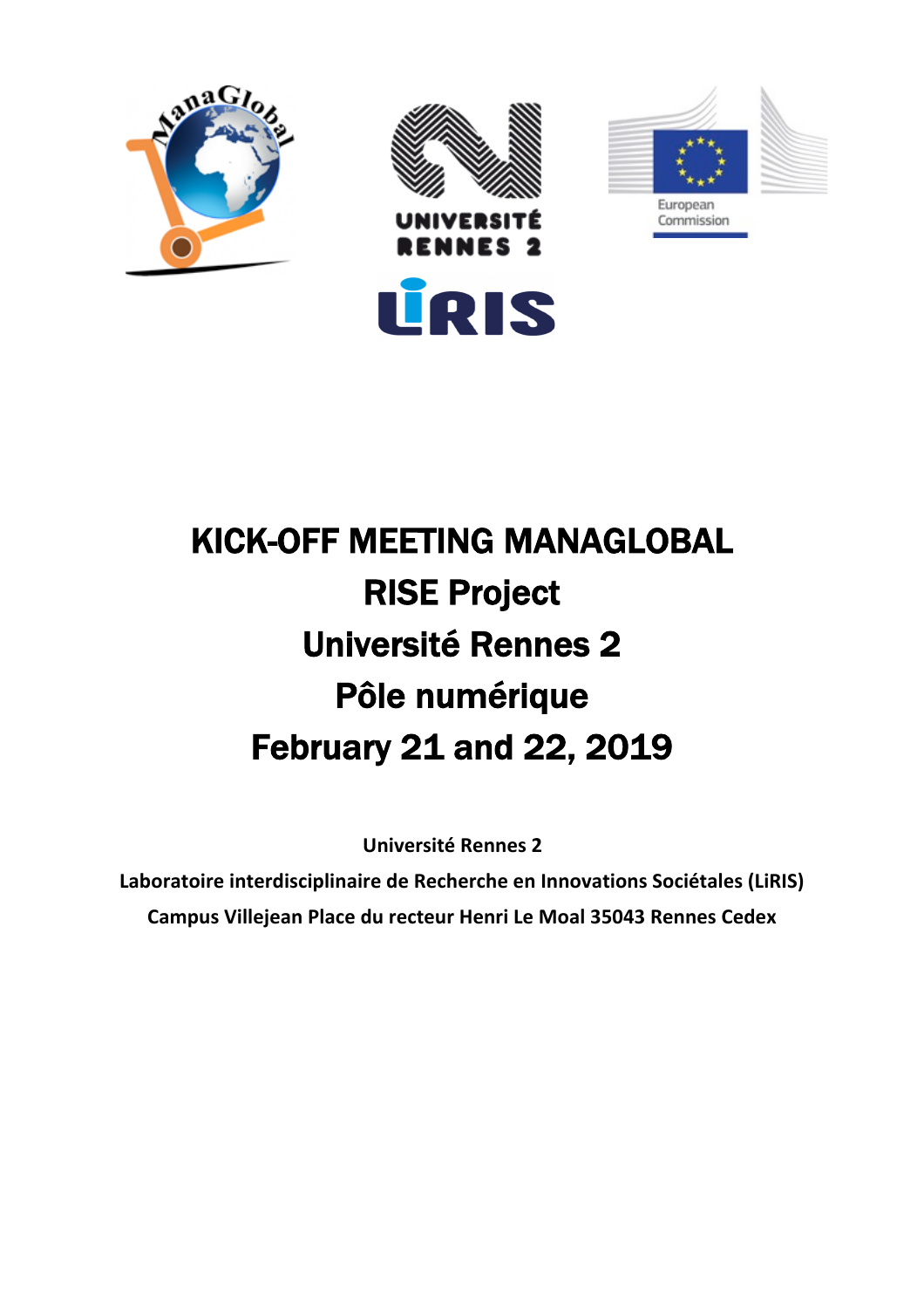## **AGENDA**

## **21st February 2019**

| 8:30  | Welcome of the participants and registration                                                                                                                                                                                                                                                                                                                                                                                                             | Hall of Pôle<br>Numérique    |
|-------|----------------------------------------------------------------------------------------------------------------------------------------------------------------------------------------------------------------------------------------------------------------------------------------------------------------------------------------------------------------------------------------------------------------------------------------------------------|------------------------------|
| 9:15  | Opening of the Kick-off meeting - Coordinator of ManaGlobal, Professor Ulrike<br>Schuerkens, University Rennes 2<br>Welcome by the Vice-President Research, Professor Leszek Brogowski<br>Welcome by one of the Co-Chairs of the Interdisciplinary Laboratory of Research in<br>Societal Innovations (LiRIS), Professor Anne-Laure Le Nadant                                                                                                             | Auditorium (TA<br>Villejean) |
| 9:30  | <b>ManaGlobal Short Overview</b><br>Project governance, Work Package 6 by Professor Ulrike Schuerkens, University Rennes 2<br>Steering Committee; Supervisory Board; Editorial Committee and Communication<br>Committee<br>Discussion and Exchange with the participants and inputs from the partners                                                                                                                                                    | Auditorium (TA<br>Villejean) |
| 10:15 | Coffee break                                                                                                                                                                                                                                                                                                                                                                                                                                             | Hall of Pôle<br>Numérique    |
| 10:30 | Overview of administrative issues of a Research and Innovation Staff Exchange (RISE)<br>Project of the European Union by Ms. Coline Etesse, European project officer in charge of<br>the administrative functioning of the ManaGlobal Project<br>Discussion and Exchange with the participants                                                                                                                                                           | Auditorium (TA<br>Villejean) |
| 11:15 | Informal Exchange among the participants                                                                                                                                                                                                                                                                                                                                                                                                                 | TD1 and TD2                  |
| 12:30 | Lunch in the Hall of the Pôle Numérique, Villejean                                                                                                                                                                                                                                                                                                                                                                                                       | Hall of Pôle<br>Numérique    |
| 14:00 | Overview of the different Work Packages by WP leaders:<br>Work package 1: Understanding the different theories of managing organizations in<br>different cultural contexts and analysing the contexts of doing business and managing<br>organizations in African and Arab countries by Professor Mohamed Branine, Abertay<br>University, Head of Dundee Business School, United Kingdom<br>Discussion with the participants and inputs from the partners | Auditorium (TA<br>Villejean) |
| 14:45 | Work package 2: Profiling and learning from the careers of business leaders and managers<br>in selected African and Arab Countries and linking them to national socio-economic<br>particularities by Professor Aminu Mamman, University of Manchester, Global<br>Development Institute, Manchester, United Kingdom<br>Discussion with the participants and inputs from the partners                                                                      | Auditorium (TA<br>Villejean) |
| 15h30 | Coffee break and Photo and video session for the ManaGlobal blog and Twitter                                                                                                                                                                                                                                                                                                                                                                             | Hall of Pôle<br>Numérique    |
| 16:00 | Work package 3: Producing Ethnographic Business Studies: Methods, Theory and Practice<br>by Professor Michel Villette, AgroParisTech, Paris, France<br>Discussion with the participants and inputs from the partners                                                                                                                                                                                                                                     | Auditorium (TA<br>Villejean) |
| 16:45 | Workshops around WP 1, 2 and 3 in three separate rooms (circulation possible)                                                                                                                                                                                                                                                                                                                                                                            | TD1, TD2, TP                 |
| 18:00 | End of first-day meeting                                                                                                                                                                                                                                                                                                                                                                                                                                 |                              |
| 19:30 | Dinner in the Crêperie L'Épi de Blé, 2 rue Jules Simon, 35000 Rennes (Underground:<br>République, at the other side of the Post Office when you leave the Underground)                                                                                                                                                                                                                                                                                   |                              |



2